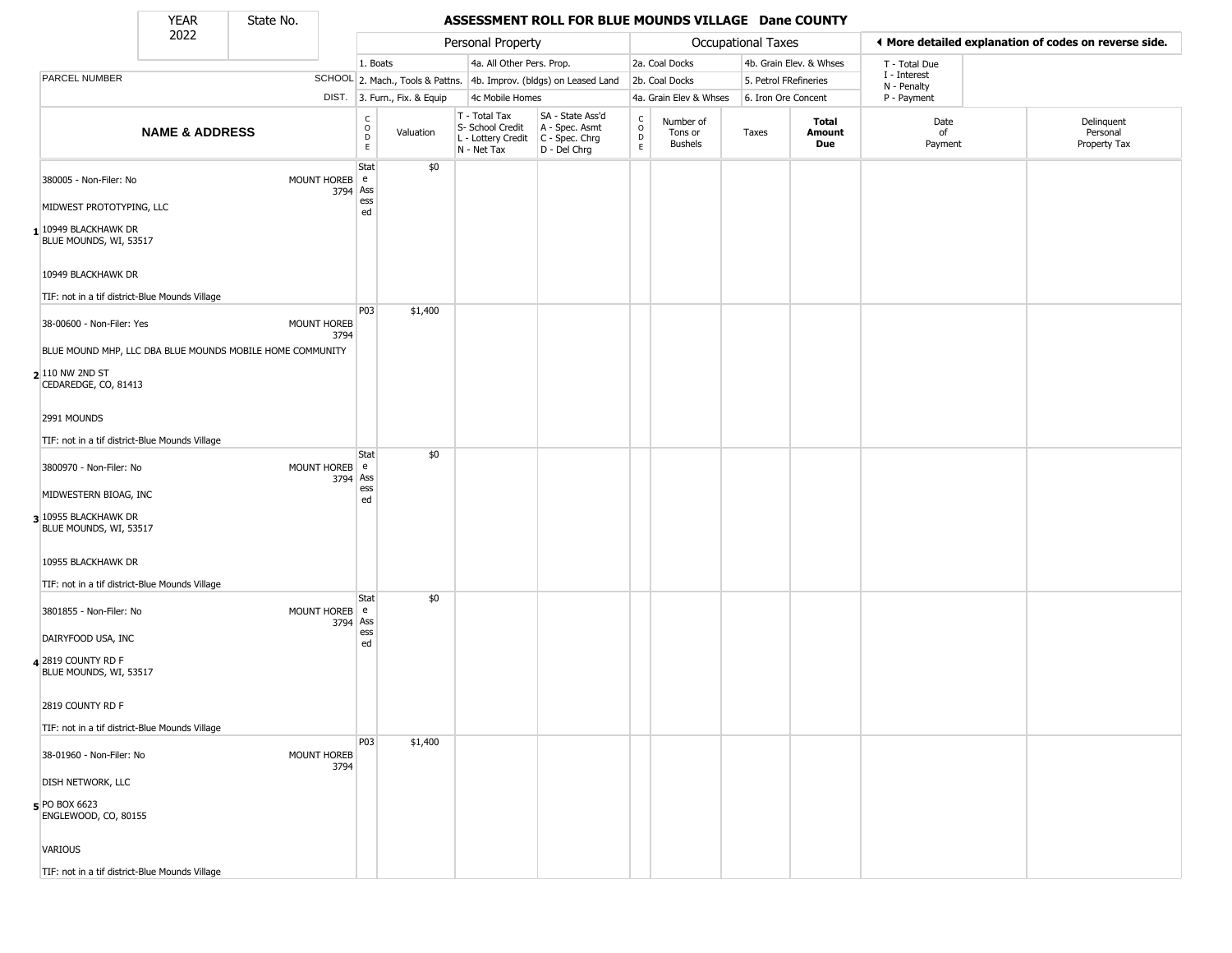|                                                        | <b>YEAR</b>               | State No.                  |                                                |                              |                                                                                         |                                                                     | ASSESSMENT ROLL FOR BLUE MOUNDS VILLAGE Dane COUNTY |                                        |                       |                         |                             |                                                       |  |
|--------------------------------------------------------|---------------------------|----------------------------|------------------------------------------------|------------------------------|-----------------------------------------------------------------------------------------|---------------------------------------------------------------------|-----------------------------------------------------|----------------------------------------|-----------------------|-------------------------|-----------------------------|-------------------------------------------------------|--|
|                                                        | 2022                      |                            |                                                |                              | Personal Property                                                                       |                                                                     |                                                     |                                        | Occupational Taxes    |                         |                             | ♦ More detailed explanation of codes on reverse side. |  |
|                                                        |                           |                            | 1. Boats                                       |                              | 4a. All Other Pers. Prop.                                                               |                                                                     |                                                     | 2a. Coal Docks                         |                       | 4b. Grain Elev. & Whses | T - Total Due               |                                                       |  |
| <b>PARCEL NUMBER</b>                                   |                           |                            |                                                |                              |                                                                                         | SCHOOL 2. Mach., Tools & Pattns. 4b. Improv. (bldgs) on Leased Land |                                                     | 2b. Coal Docks                         | 5. Petrol FRefineries |                         | I - Interest<br>N - Penalty |                                                       |  |
|                                                        |                           |                            |                                                | DIST. 3. Furn., Fix. & Equip | 4c Mobile Homes                                                                         |                                                                     |                                                     | 4a. Grain Elev & Whses                 | 6. Iron Ore Concent   |                         | P - Payment                 |                                                       |  |
|                                                        | <b>NAME &amp; ADDRESS</b> |                            | $\begin{matrix} 0 \\ 0 \\ D \end{matrix}$<br>E | Valuation                    | T - Total Tax<br>S- School Credit<br>L - Lottery Credit   C - Spec. Chrg<br>N - Net Tax | SA - State Ass'd<br>A - Spec. Asmt<br>D - Del Chrg                  | $\frac{c}{0}$<br>$\mathsf D$<br>E                   | Number of<br>Tons or<br><b>Bushels</b> | Taxes                 | Total<br>Amount<br>Due  | Date<br>of<br>Payment       | Delinquent<br>Personal<br>Property Tax                |  |
| 38-01971 - Non-Filer: Yes                              |                           | MOUNT HOREB P4A<br>3794    | P03                                            | \$400<br>\$1,300             |                                                                                         |                                                                     |                                                     |                                        |                       |                         |                             |                                                       |  |
| A-PLUS PLUMBING                                        |                           |                            |                                                |                              |                                                                                         |                                                                     |                                                     |                                        |                       |                         |                             |                                                       |  |
| 6 11014 BLACHAWK UNIT 5<br>BLUE MOUNDS, WI, 53517      |                           |                            |                                                |                              |                                                                                         |                                                                     |                                                     |                                        |                       |                         |                             |                                                       |  |
| 11014 BLACHAWK UNIT 5                                  |                           |                            |                                                |                              |                                                                                         |                                                                     |                                                     |                                        |                       |                         |                             |                                                       |  |
| TIF: not in a tif district-Blue Mounds Village         |                           | <b>Parcel Total</b>        |                                                | \$1,700                      |                                                                                         |                                                                     |                                                     |                                        |                       |                         |                             |                                                       |  |
| 38-01974 - Non-Filer: Yes                              |                           | MOUNT HOREB<br>3794        | P03                                            | \$1,600                      |                                                                                         |                                                                     |                                                     |                                        |                       |                         |                             |                                                       |  |
| AMERICAN WINDOW RESTORATION                            |                           |                            |                                                |                              |                                                                                         |                                                                     |                                                     |                                        |                       |                         |                             |                                                       |  |
| 7 10997 DIVISION ST<br>BLUE MOUNDS, WI, 53517          |                           |                            |                                                |                              |                                                                                         |                                                                     |                                                     |                                        |                       |                         |                             |                                                       |  |
| 10997 DIVISION ST                                      |                           |                            |                                                |                              |                                                                                         |                                                                     |                                                     |                                        |                       |                         |                             |                                                       |  |
| TIF: not in a tif district-Blue Mounds Village         |                           |                            |                                                |                              |                                                                                         |                                                                     |                                                     |                                        |                       |                         |                             |                                                       |  |
| 38-01975 - Non-Filer: No                               |                           | <b>MOUNT HOREB</b><br>3794 | P03                                            | \$600                        |                                                                                         |                                                                     |                                                     |                                        |                       |                         |                             |                                                       |  |
| DIRECTV, LLC C/O KROLL, LLC                            |                           |                            |                                                |                              |                                                                                         |                                                                     |                                                     |                                        |                       |                         |                             |                                                       |  |
| 8 PO BOX 2789<br>ADDISON, TX, 75001                    |                           |                            |                                                |                              |                                                                                         |                                                                     |                                                     |                                        |                       |                         |                             |                                                       |  |
| VARIOUS                                                |                           |                            |                                                |                              |                                                                                         |                                                                     |                                                     |                                        |                       |                         |                             |                                                       |  |
| TIF: not in a tif district-Blue Mounds Village         |                           |                            |                                                |                              |                                                                                         |                                                                     |                                                     |                                        |                       |                         |                             |                                                       |  |
| 38-01976 - Non-Filer: Yes                              |                           | MOUNT HOREB<br>3794        | P03                                            | \$500                        |                                                                                         |                                                                     |                                                     |                                        |                       |                         |                             |                                                       |  |
| JT PROPERTIES OF MT HOREB, LLC MT HOREB GLASS          |                           |                            |                                                |                              |                                                                                         |                                                                     |                                                     |                                        |                       |                         |                             |                                                       |  |
| 9 406 S 4TH ST<br>MT HOREB, WI, 53572                  |                           |                            |                                                |                              |                                                                                         |                                                                     |                                                     |                                        |                       |                         |                             |                                                       |  |
| 11010 BLACKHAWK DR                                     |                           |                            |                                                |                              |                                                                                         |                                                                     |                                                     |                                        |                       |                         |                             |                                                       |  |
| TIF: not in a tif district-Blue Mounds Village         |                           |                            |                                                |                              |                                                                                         |                                                                     |                                                     |                                        |                       |                         |                             |                                                       |  |
| 38-01977 - Non-Filer: Yes                              |                           | MOUNT HOREB P03<br>3794    | P <sub>4</sub> A                               | \$1,300<br>\$30,400          |                                                                                         |                                                                     |                                                     |                                        |                       |                         |                             |                                                       |  |
| <b>KELLOG ELECTRIC &amp; SUPPLY</b>                    |                           |                            |                                                |                              |                                                                                         |                                                                     |                                                     |                                        |                       |                         |                             |                                                       |  |
| 10 11014 BLACKHAWK DR UNIT 3<br>BLUE MOUNDS, WI, 53517 |                           |                            |                                                |                              |                                                                                         |                                                                     |                                                     |                                        |                       |                         |                             |                                                       |  |
| 11014 BLACKHAWK DR UNIT 3                              |                           |                            |                                                |                              |                                                                                         |                                                                     |                                                     |                                        |                       |                         |                             |                                                       |  |
| TIF: not in a tif district-Blue Mounds Village         |                           |                            |                                                |                              |                                                                                         |                                                                     |                                                     |                                        |                       |                         |                             |                                                       |  |
|                                                        |                           | <b>Parcel Total</b>        |                                                | \$31,700                     |                                                                                         |                                                                     |                                                     |                                        |                       |                         |                             |                                                       |  |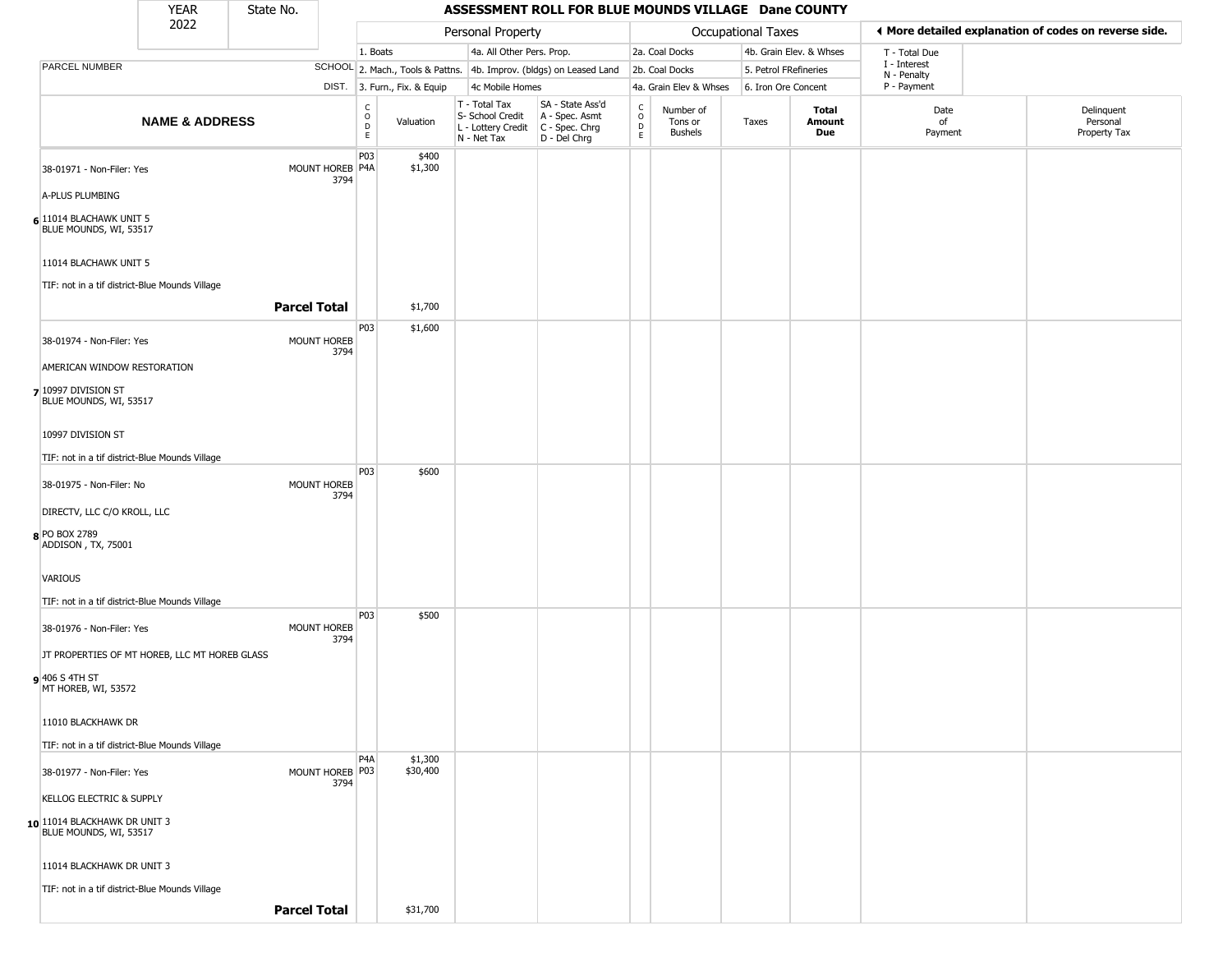|                                                                                                                | <b>YEAR</b>               | State No.                  |                                   |                              |                                                                                         | ASSESSMENT ROLL FOR BLUE MOUNDS VILLAGE Dane COUNTY                 |                                    |                                        |                       |                         |                             |                                                       |  |
|----------------------------------------------------------------------------------------------------------------|---------------------------|----------------------------|-----------------------------------|------------------------------|-----------------------------------------------------------------------------------------|---------------------------------------------------------------------|------------------------------------|----------------------------------------|-----------------------|-------------------------|-----------------------------|-------------------------------------------------------|--|
|                                                                                                                | 2022                      |                            |                                   |                              | Personal Property                                                                       |                                                                     |                                    |                                        | Occupational Taxes    |                         |                             | ♦ More detailed explanation of codes on reverse side. |  |
|                                                                                                                |                           |                            | 1. Boats                          |                              | 4a. All Other Pers. Prop.                                                               |                                                                     |                                    | 2a. Coal Docks                         |                       | 4b. Grain Elev. & Whses | T - Total Due               |                                                       |  |
| PARCEL NUMBER                                                                                                  |                           |                            |                                   |                              |                                                                                         | SCHOOL 2. Mach., Tools & Pattns. 4b. Improv. (bldgs) on Leased Land |                                    | 2b. Coal Docks                         | 5. Petrol FRefineries |                         | I - Interest<br>N - Penalty |                                                       |  |
|                                                                                                                |                           |                            |                                   | DIST. 3. Furn., Fix. & Equip | 4c Mobile Homes                                                                         |                                                                     |                                    | 4a. Grain Elev & Whses                 | 6. Iron Ore Concent   |                         | P - Payment                 |                                                       |  |
|                                                                                                                | <b>NAME &amp; ADDRESS</b> |                            | $\frac{c}{0}$<br>$\mathsf D$<br>E | Valuation                    | T - Total Tax<br>S- School Credit<br>L - Lottery Credit   C - Spec. Chrg<br>N - Net Tax | SA - State Ass'd<br>A - Spec. Asmt<br>D - Del Chrg                  | $\int_{0}^{c}$<br>D<br>$\mathsf E$ | Number of<br>Tons or<br><b>Bushels</b> | Taxes                 | Total<br>Amount<br>Due  | Date<br>of<br>Payment       | Delinquent<br>Personal<br>Property Tax                |  |
| 38-01987 - Non-Filer: Yes<br>SPRING VALLEY KENNEL                                                              |                           | MOUNT HOREB<br>3794        | P03                               | \$4,000                      |                                                                                         |                                                                     |                                    |                                        |                       |                         |                             |                                                       |  |
| $11$ <sup>10954</sup> BLACK HAWK DR<br>BLUE MOUNDS, WI, 53517                                                  |                           |                            |                                   |                              |                                                                                         |                                                                     |                                    |                                        |                       |                         |                             |                                                       |  |
| 10954 BLACK HAWK DR                                                                                            |                           |                            |                                   |                              |                                                                                         |                                                                     |                                    |                                        |                       |                         |                             |                                                       |  |
| TIF: not in a tif district-Blue Mounds Village<br>38-01991 - Non-Filer: No                                     |                           | MOUNT HOREB<br>3794        | <b>P03</b>                        | \$1,100                      |                                                                                         |                                                                     |                                    |                                        |                       |                         |                             |                                                       |  |
| DAZZLING DIGITS, LLC SHANNA AMBLE<br>12 PO BOX 33<br>BLUE MOUNDS, WI, 53517                                    |                           |                            |                                   |                              |                                                                                         |                                                                     |                                    |                                        |                       |                         |                             |                                                       |  |
| 2965 MAIN ST                                                                                                   |                           |                            |                                   |                              |                                                                                         |                                                                     |                                    |                                        |                       |                         |                             |                                                       |  |
| TIF: not in a tif district-Blue Mounds Village                                                                 |                           |                            |                                   |                              |                                                                                         |                                                                     |                                    |                                        |                       |                         |                             |                                                       |  |
| 38-01994 - Non-Filer: No                                                                                       |                           | <b>MOUNT HOREB</b><br>3794 | P03                               | \$1,100                      |                                                                                         |                                                                     |                                    |                                        |                       |                         |                             |                                                       |  |
| ADT, LLC                                                                                                       |                           |                            |                                   |                              |                                                                                         |                                                                     |                                    |                                        |                       |                         |                             |                                                       |  |
| 13 PO BOX 54767<br>LEXINGTON, KY, 40555                                                                        |                           |                            |                                   |                              |                                                                                         |                                                                     |                                    |                                        |                       |                         |                             |                                                       |  |
| VARIOUS<br>TIF: not in a tif district-Blue Mounds Village                                                      |                           |                            |                                   |                              |                                                                                         |                                                                     |                                    |                                        |                       |                         |                             |                                                       |  |
| 38-01998 - Non-Filer: No                                                                                       |                           | <b>MOUNT HOREB</b><br>3794 | P <sub>4</sub> A                  | \$9,400                      |                                                                                         |                                                                     |                                    |                                        |                       |                         |                             |                                                       |  |
| RDLL, LLC                                                                                                      |                           |                            |                                   |                              |                                                                                         |                                                                     |                                    |                                        |                       |                         |                             |                                                       |  |
| 14 3419 CTY RD F<br>BLUE MOUNDS, WI, 53517                                                                     |                           |                            |                                   |                              |                                                                                         |                                                                     |                                    |                                        |                       |                         |                             |                                                       |  |
| 10986 SOUTH ST                                                                                                 |                           |                            |                                   |                              |                                                                                         |                                                                     |                                    |                                        |                       |                         |                             |                                                       |  |
| TIF: not in a tif district-Blue Mounds Village                                                                 |                           |                            | P03                               | \$2,400                      |                                                                                         |                                                                     |                                    |                                        |                       |                         |                             |                                                       |  |
| 38-01999 - Non-Filer: No                                                                                       |                           | MOUNT HOREB<br>3794        |                                   |                              |                                                                                         |                                                                     |                                    |                                        |                       |                         |                             |                                                       |  |
| SMD PROPERTY HOLDINGS, LLC C/O ALLEGIANT PROPERTY<br>MANAGEMENT<br>$15$ 412 S 3RD ST<br>LA CRESCENT, MN, 55947 |                           |                            |                                   |                              |                                                                                         |                                                                     |                                    |                                        |                       |                         |                             |                                                       |  |
| 10945 DIVISION ST                                                                                              |                           |                            |                                   |                              |                                                                                         |                                                                     |                                    |                                        |                       |                         |                             |                                                       |  |
| TIF: not in a tif district-Blue Mounds Village                                                                 |                           |                            |                                   |                              |                                                                                         |                                                                     |                                    |                                        |                       |                         |                             |                                                       |  |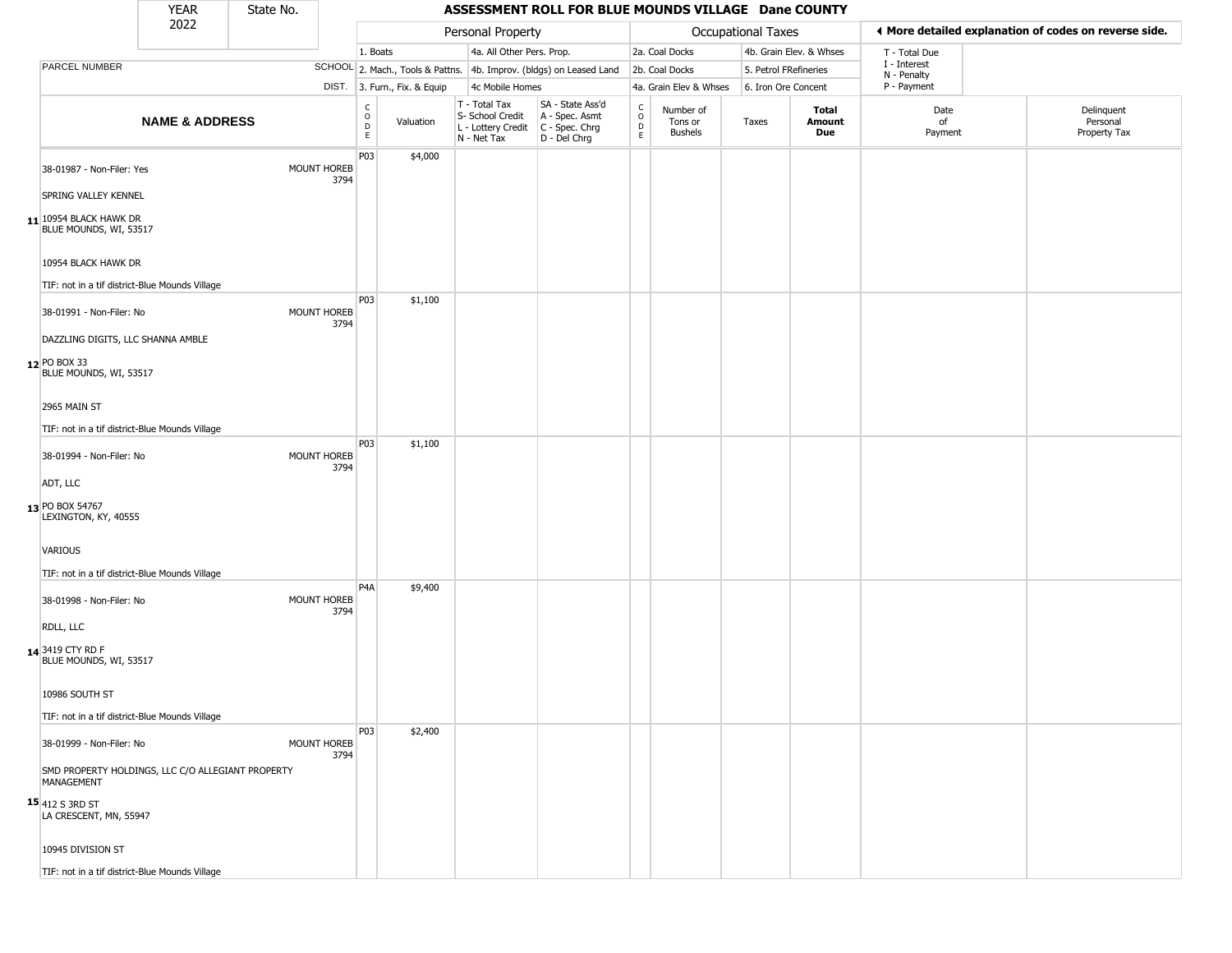|                                                                             | <b>YEAR</b>               | State No.           |                            |                                             |                              |                                                                                         | ASSESSMENT ROLL FOR BLUE MOUNDS VILLAGE Dane COUNTY                 |                                   |                                        |                       |                         |                             |                                                       |
|-----------------------------------------------------------------------------|---------------------------|---------------------|----------------------------|---------------------------------------------|------------------------------|-----------------------------------------------------------------------------------------|---------------------------------------------------------------------|-----------------------------------|----------------------------------------|-----------------------|-------------------------|-----------------------------|-------------------------------------------------------|
|                                                                             | 2022                      |                     |                            |                                             |                              | Personal Property                                                                       |                                                                     |                                   |                                        | Occupational Taxes    |                         |                             | ◀ More detailed explanation of codes on reverse side. |
|                                                                             |                           |                     |                            | 1. Boats                                    |                              | 4a. All Other Pers. Prop.                                                               |                                                                     |                                   | 2a. Coal Docks                         |                       | 4b. Grain Elev. & Whses | T - Total Due               |                                                       |
| PARCEL NUMBER                                                               |                           |                     |                            |                                             |                              |                                                                                         | SCHOOL 2. Mach., Tools & Pattns. 4b. Improv. (bldgs) on Leased Land |                                   | 2b. Coal Docks                         | 5. Petrol FRefineries |                         | I - Interest<br>N - Penalty |                                                       |
|                                                                             |                           |                     |                            |                                             | DIST. 3. Furn., Fix. & Equip | 4c Mobile Homes                                                                         |                                                                     |                                   | 4a. Grain Elev & Whses                 | 6. Iron Ore Concent   |                         | P - Payment                 |                                                       |
|                                                                             | <b>NAME &amp; ADDRESS</b> |                     |                            | $\frac{c}{0}$<br>$\mathsf D$<br>$\mathsf E$ | Valuation                    | T - Total Tax<br>S- School Credit<br>L - Lottery Credit   C - Spec. Chrg<br>N - Net Tax | SA - State Ass'd<br>A - Spec. Asmt<br>D - Del Chrg                  | $\frac{c}{0}$<br>$\mathsf D$<br>E | Number of<br>Tons or<br><b>Bushels</b> | Taxes                 | Total<br>Amount<br>Due  | Date<br>of<br>Payment       | Delinquent<br>Personal<br>Property Tax                |
| 38-02001 - Non-Filer: Yes                                                   |                           |                     | <b>MOUNT HOREB</b><br>3794 | P03                                         | \$1,300                      |                                                                                         |                                                                     |                                   |                                        |                       |                         |                             |                                                       |
| NATURAL SURROUNDINGS, LLC<br>16 10862 DIAMOND CIR<br>BLUE MOUNDS, WI, 53517 |                           |                     |                            |                                             |                              |                                                                                         |                                                                     |                                   |                                        |                       |                         |                             |                                                       |
| 10862 DIAMOND CIR                                                           |                           |                     |                            |                                             |                              |                                                                                         |                                                                     |                                   |                                        |                       |                         |                             |                                                       |
| TIF: not in a tif district-Blue Mounds Village                              |                           |                     |                            |                                             |                              |                                                                                         |                                                                     |                                   |                                        |                       |                         |                             |                                                       |
| 38-02002 - Non-Filer: Yes                                                   |                           |                     | MOUNT HOREB P03<br>3794    | P4A                                         | \$100<br>\$300               |                                                                                         |                                                                     |                                   |                                        |                       |                         |                             |                                                       |
| <b>CLEANING SOLUTIONS</b>                                                   |                           |                     |                            |                                             |                              |                                                                                         |                                                                     |                                   |                                        |                       |                         |                             |                                                       |
| 17 10844 DIAMOND CIRCLE<br>BLUE MOUNDS, WI, 53517                           |                           |                     |                            |                                             |                              |                                                                                         |                                                                     |                                   |                                        |                       |                         |                             |                                                       |
| 10844 DIAMOND CIRCLE                                                        |                           |                     |                            |                                             |                              |                                                                                         |                                                                     |                                   |                                        |                       |                         |                             |                                                       |
| TIF: not in a tif district-Blue Mounds Village                              |                           | <b>Parcel Total</b> |                            |                                             | \$400                        |                                                                                         |                                                                     |                                   |                                        |                       |                         |                             |                                                       |
| 38-02009 - Non-Filer: Yes                                                   |                           |                     | MOUNT HOREB P03<br>3794    | P4A                                         | \$100<br>\$5,900             |                                                                                         |                                                                     |                                   |                                        |                       |                         |                             |                                                       |
| HOOTERVILLE INN J SUSMAN                                                    |                           |                     |                            |                                             |                              |                                                                                         |                                                                     |                                   |                                        |                       |                         |                             |                                                       |
| 18 21 PILGRIM CT<br>MADISON, WI, 53711                                      |                           |                     |                            |                                             |                              |                                                                                         |                                                                     |                                   |                                        |                       |                         |                             |                                                       |
| 10922 DIVISION ST                                                           |                           |                     |                            |                                             |                              |                                                                                         |                                                                     |                                   |                                        |                       |                         |                             |                                                       |
| TIF: not in a tif district-Blue Mounds Village                              |                           |                     |                            |                                             |                              |                                                                                         |                                                                     |                                   |                                        |                       |                         |                             |                                                       |
|                                                                             |                           | <b>Parcel Total</b> |                            |                                             | \$6,000                      |                                                                                         |                                                                     |                                   |                                        |                       |                         |                             |                                                       |
| 38-02010 - Non-Filer: No                                                    |                           |                     | MOUNT HOREB<br>3794        | P03                                         | \$1,300                      |                                                                                         |                                                                     |                                   |                                        |                       |                         |                             |                                                       |
| GREAT LAKES COCA-COLA DISTRIBUTION, LLC                                     |                           |                     |                            |                                             |                              |                                                                                         |                                                                     |                                   |                                        |                       |                         |                             |                                                       |
| 19 6250 N RIVER RD, STE 9000<br>ROSEMONT, IL, 60018                         |                           |                     |                            |                                             |                              |                                                                                         |                                                                     |                                   |                                        |                       |                         |                             |                                                       |
| 10992 DIVISION ST                                                           |                           |                     |                            |                                             |                              |                                                                                         |                                                                     |                                   |                                        |                       |                         |                             |                                                       |
| TIF: not in a tif district-Blue Mounds Village                              |                           |                     |                            |                                             |                              |                                                                                         |                                                                     |                                   |                                        |                       |                         |                             |                                                       |
| 38-02011 - Non-Filer: No                                                    |                           |                     | MOUNT HOREB<br>3794        | P03                                         | \$500                        |                                                                                         |                                                                     |                                   |                                        |                       |                         |                             |                                                       |
| THE AMERICAN BOTTLING COMPANY<br>20 PO BOX 1925<br>FRISCO, TX, 75034        |                           |                     |                            |                                             |                              |                                                                                         |                                                                     |                                   |                                        |                       |                         |                             |                                                       |
| 11024 DIVISION ST                                                           |                           |                     |                            |                                             |                              |                                                                                         |                                                                     |                                   |                                        |                       |                         |                             |                                                       |
| TIF: not in a tif district-Blue Mounds Village                              |                           |                     |                            |                                             |                              |                                                                                         |                                                                     |                                   |                                        |                       |                         |                             |                                                       |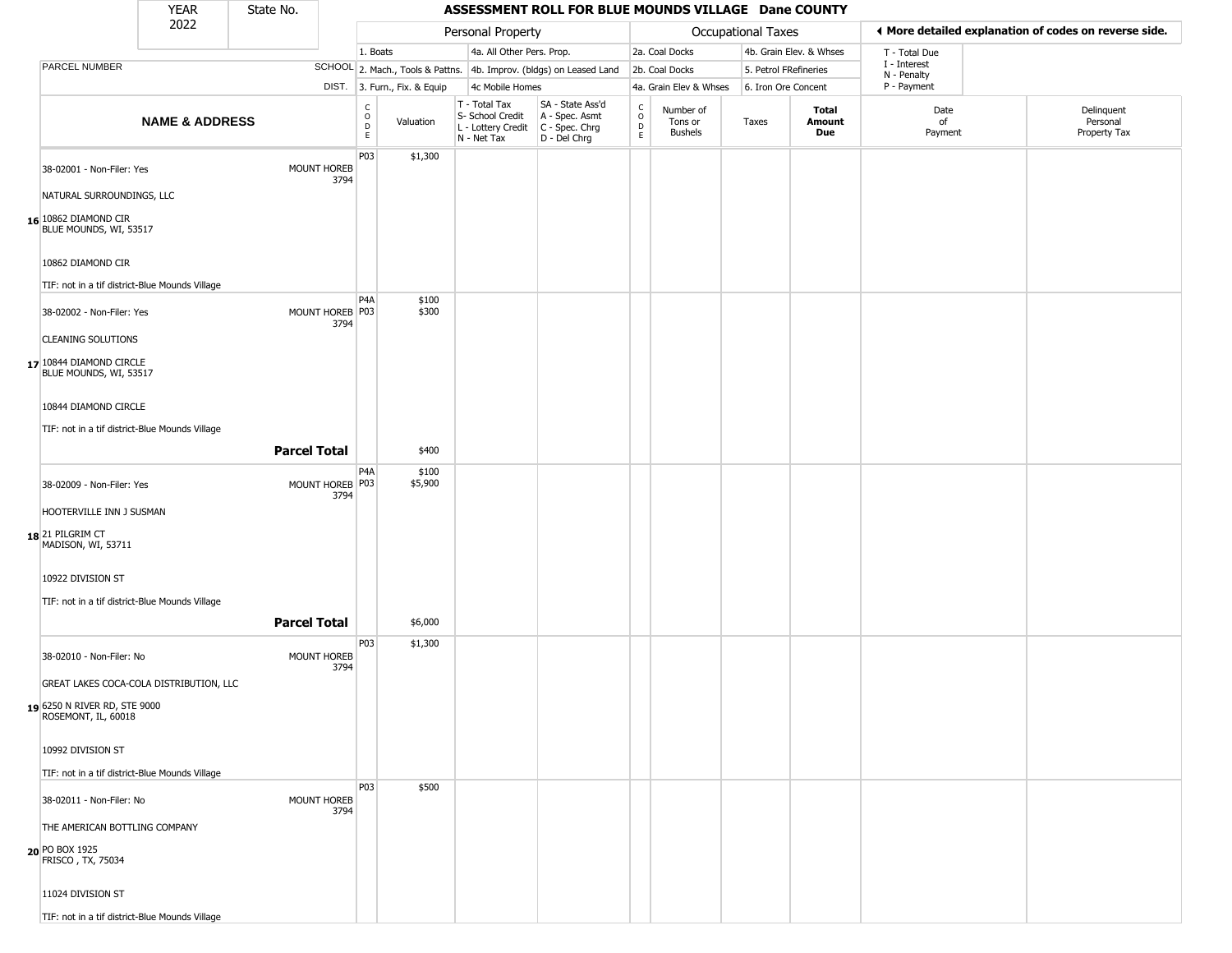| <b>YEAR</b><br>State No.<br>ASSESSMENT ROLL FOR BLUE MOUNDS VILLAGE Dane COUNTY |                                                 |                                                |                                                         |                            |                                             |                              |                                                  |                                                                                             |                                              |                                        |                       |                         |                             |                                                       |
|---------------------------------------------------------------------------------|-------------------------------------------------|------------------------------------------------|---------------------------------------------------------|----------------------------|---------------------------------------------|------------------------------|--------------------------------------------------|---------------------------------------------------------------------------------------------|----------------------------------------------|----------------------------------------|-----------------------|-------------------------|-----------------------------|-------------------------------------------------------|
|                                                                                 |                                                 | 2022                                           |                                                         |                            |                                             |                              | Personal Property                                |                                                                                             |                                              |                                        | Occupational Taxes    |                         |                             | I More detailed explanation of codes on reverse side. |
|                                                                                 |                                                 |                                                |                                                         |                            | 1. Boats                                    |                              |                                                  | 4a. All Other Pers. Prop.                                                                   |                                              | 2a. Coal Docks                         |                       | 4b. Grain Elev. & Whses | T - Total Due               |                                                       |
| <b>PARCEL NUMBER</b>                                                            |                                                 |                                                |                                                         |                            |                                             |                              |                                                  | SCHOOL 2. Mach., Tools & Pattns. 4b. Improv. (bldgs) on Leased Land                         |                                              | 2b. Coal Docks                         | 5. Petrol FRefineries |                         | I - Interest<br>N - Penalty |                                                       |
|                                                                                 |                                                 |                                                |                                                         |                            |                                             | DIST. 3. Furn., Fix. & Equip | 4c Mobile Homes                                  |                                                                                             |                                              | 4a. Grain Elev & Whses                 | 6. Iron Ore Concent   |                         | P - Payment                 |                                                       |
|                                                                                 |                                                 | <b>NAME &amp; ADDRESS</b>                      |                                                         |                            | $\frac{c}{0}$<br>$\mathsf D$<br>$\mathsf E$ | Valuation                    | T - Total Tax<br>S- School Credit<br>N - Net Tax | SA - State Ass'd<br>A - Spec. Asmt<br>$L$ - Lottery Credit $C$ - Spec. Chrg<br>D - Del Chrg | C<br>$\mathsf{O}\xspace$<br>D<br>$\mathsf E$ | Number of<br>Tons or<br><b>Bushels</b> | Taxes                 | Total<br>Amount<br>Due  | Date<br>of<br>Payment       | Delinquent<br>Personal<br>Property Tax                |
|                                                                                 | 38-02013 - Non-Filer: No<br>JADA'S GARDENS, LLC |                                                |                                                         | MOUNT HOREB P03<br>3794    | P4A                                         | \$600<br>\$2,300             |                                                  |                                                                                             |                                              |                                        |                       |                         |                             |                                                       |
| 21 10849 VILLAGE CIRCLE                                                         | BLUE MOUNDS, WI, 53517                          |                                                |                                                         |                            |                                             |                              |                                                  |                                                                                             |                                              |                                        |                       |                         |                             |                                                       |
|                                                                                 | 10849 VILLAGE CIRCLE                            | TIF: not in a tif district-Blue Mounds Village | <b>Parcel Total</b>                                     |                            |                                             |                              |                                                  |                                                                                             |                                              |                                        |                       |                         |                             |                                                       |
|                                                                                 |                                                 |                                                |                                                         |                            |                                             | \$2,900                      |                                                  |                                                                                             |                                              |                                        |                       |                         |                             |                                                       |
|                                                                                 | 38-02014 - Non-Filer: Yes                       |                                                |                                                         | MOUNT HOREB<br>3794        | P03                                         | \$5,900                      |                                                  |                                                                                             |                                              |                                        |                       |                         |                             |                                                       |
| 22 2968 MAIN ST                                                                 | TRUE BLUE REAL ESTATE<br>BLUE MOUNDS, WI, 53517 |                                                |                                                         |                            |                                             |                              |                                                  |                                                                                             |                                              |                                        |                       |                         |                             |                                                       |
| 2968 MAIN ST                                                                    |                                                 |                                                |                                                         |                            |                                             |                              |                                                  |                                                                                             |                                              |                                        |                       |                         |                             |                                                       |
|                                                                                 |                                                 | TIF: not in a tif district-Blue Mounds Village |                                                         |                            |                                             |                              |                                                  |                                                                                             |                                              |                                        |                       |                         |                             |                                                       |
|                                                                                 | 38-02015 - Non-Filer: No                        |                                                |                                                         | MOUNT HOREB P03<br>3794    | P <sub>4</sub> A                            | \$200<br>\$3,500             |                                                  |                                                                                             |                                              |                                        |                       |                         |                             |                                                       |
|                                                                                 | GERBER LEISURE PRODUCTS, INC                    |                                                |                                                         |                            |                                             |                              |                                                  |                                                                                             |                                              |                                        |                       |                         |                             |                                                       |
| 23 2285 SURVEY RD                                                               | DODGEVILLE, WI, 53533                           |                                                |                                                         |                            |                                             |                              |                                                  |                                                                                             |                                              |                                        |                       |                         |                             |                                                       |
| 2969 MAIN ST                                                                    |                                                 |                                                |                                                         |                            |                                             |                              |                                                  |                                                                                             |                                              |                                        |                       |                         |                             |                                                       |
|                                                                                 |                                                 | TIF: not in a tif district-Blue Mounds Village |                                                         |                            |                                             |                              |                                                  |                                                                                             |                                              |                                        |                       |                         |                             |                                                       |
|                                                                                 |                                                 |                                                | <b>Parcel Total</b>                                     |                            |                                             | \$3,700                      |                                                  |                                                                                             |                                              |                                        |                       |                         |                             |                                                       |
|                                                                                 | 38-02016 - Non-Filer: Yes                       |                                                |                                                         | <b>MOUNT HOREB</b><br>3794 | P03                                         | \$8,500                      |                                                  |                                                                                             |                                              |                                        |                       |                         |                             |                                                       |
|                                                                                 |                                                 |                                                | BLUE MOUNDS BICYCLE WORKS ZACHARY AND AMANDA VAN GORDON |                            |                                             |                              |                                                  |                                                                                             |                                              |                                        |                       |                         |                             |                                                       |
| 24 10998 DIVISION ST                                                            | BLUE MOUNDS, WI, 53517                          |                                                |                                                         |                            |                                             |                              |                                                  |                                                                                             |                                              |                                        |                       |                         |                             |                                                       |
| 10998 DIVISION ST                                                               |                                                 |                                                |                                                         |                            |                                             |                              |                                                  |                                                                                             |                                              |                                        |                       |                         |                             |                                                       |
|                                                                                 |                                                 | TIF: not in a tif district-Blue Mounds Village |                                                         |                            |                                             |                              |                                                  |                                                                                             |                                              |                                        |                       |                         |                             |                                                       |
|                                                                                 | 38-02018 - Non-Filer: No                        |                                                |                                                         | <b>MOUNT HOREB</b><br>3794 | P03                                         | \$100                        |                                                  |                                                                                             |                                              |                                        |                       |                         |                             |                                                       |
| PITNEY BOWES, INC                                                               |                                                 |                                                |                                                         |                            |                                             |                              |                                                  |                                                                                             |                                              |                                        |                       |                         |                             |                                                       |
| 25 5310 CYPRESS CENTER DR<br>TAMPA, FL, 33609                                   |                                                 |                                                |                                                         |                            |                                             |                              |                                                  |                                                                                             |                                              |                                        |                       |                         |                             |                                                       |
| <b>VARIOUS</b>                                                                  |                                                 |                                                |                                                         |                            |                                             |                              |                                                  |                                                                                             |                                              |                                        |                       |                         |                             |                                                       |
|                                                                                 |                                                 | TIF: not in a tif district-Blue Mounds Village |                                                         |                            |                                             |                              |                                                  |                                                                                             |                                              |                                        |                       |                         |                             |                                                       |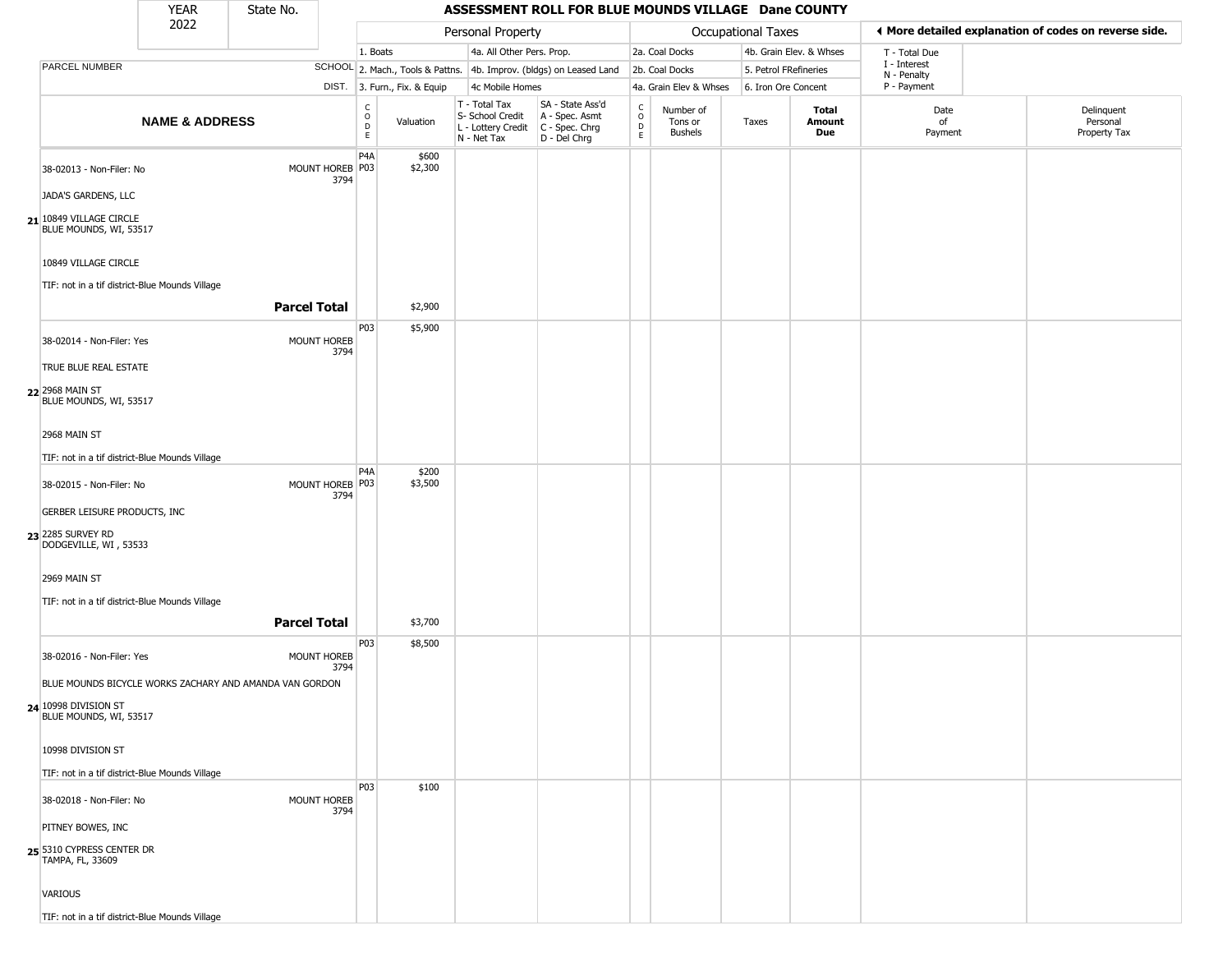|                                                          | YEAR                      | State No.           |                         |                                                  |                              |                                                                                         | ASSESSMENT ROLL FOR BLUE MOUNDS VILLAGE Dane COUNTY                 |                                   |                                 |                       |                         |                             |                                                       |
|----------------------------------------------------------|---------------------------|---------------------|-------------------------|--------------------------------------------------|------------------------------|-----------------------------------------------------------------------------------------|---------------------------------------------------------------------|-----------------------------------|---------------------------------|-----------------------|-------------------------|-----------------------------|-------------------------------------------------------|
|                                                          | 2022                      |                     |                         |                                                  |                              | Personal Property                                                                       |                                                                     |                                   |                                 | Occupational Taxes    |                         |                             | ♦ More detailed explanation of codes on reverse side. |
|                                                          |                           |                     |                         | 1. Boats                                         |                              | 4a. All Other Pers. Prop.                                                               |                                                                     |                                   | 2a. Coal Docks                  |                       | 4b. Grain Elev. & Whses | T - Total Due               |                                                       |
| <b>PARCEL NUMBER</b>                                     |                           |                     |                         |                                                  |                              |                                                                                         | SCHOOL 2. Mach., Tools & Pattns. 4b. Improv. (bldgs) on Leased Land |                                   | 2b. Coal Docks                  | 5. Petrol FRefineries |                         | I - Interest<br>N - Penalty |                                                       |
|                                                          |                           |                     |                         |                                                  | DIST. 3. Furn., Fix. & Equip | 4c Mobile Homes                                                                         |                                                                     |                                   | 4a. Grain Elev & Whses          | 6. Iron Ore Concent   |                         | P - Payment                 |                                                       |
|                                                          | <b>NAME &amp; ADDRESS</b> |                     |                         | $_{\rm o}^{\rm c}$<br>$\mathsf D$<br>$\mathsf E$ | Valuation                    | T - Total Tax<br>S- School Credit<br>L - Lottery Credit   C - Spec. Chrg<br>N - Net Tax | SA - State Ass'd<br>A - Spec. Asmt<br>D - Del Chrg                  | $\frac{c}{0}$<br>$\mathsf D$<br>E | Number of<br>Tons or<br>Bushels | Taxes                 | Total<br>Amount<br>Due  | Date<br>of<br>Payment       | Delinquent<br>Personal<br>Property Tax                |
| 38-02019 - Non-Filer: No                                 |                           |                     | MOUNT HOREB P03<br>3794 | P <sub>4</sub> A                                 | \$300<br>\$85,100            |                                                                                         |                                                                     |                                   |                                 |                       |                         |                             |                                                       |
| CASEY'S GENERAL STORE CASEY'S MARKETING COMPANY          |                           |                     |                         |                                                  |                              |                                                                                         |                                                                     |                                   |                                 |                       |                         |                             |                                                       |
| 26 PO BOX 54288<br>LEXINGTON, KY, 40555                  |                           |                     |                         |                                                  |                              |                                                                                         |                                                                     |                                   |                                 |                       |                         |                             |                                                       |
| 10836 VILLAGE CIRCLE                                     |                           |                     |                         |                                                  |                              |                                                                                         |                                                                     |                                   |                                 |                       |                         |                             |                                                       |
| TIF: not in a tif district-Blue Mounds Village           |                           | <b>Parcel Total</b> |                         |                                                  | \$85,400                     |                                                                                         |                                                                     |                                   |                                 |                       |                         |                             |                                                       |
| 38-02020 - Non-Filer: No                                 |                           |                     | MOUNT HOREB<br>3794     | P4A                                              | \$100                        |                                                                                         |                                                                     |                                   |                                 |                       |                         |                             |                                                       |
| AMERIGAS PROPANE                                         |                           |                     |                         |                                                  |                              |                                                                                         |                                                                     |                                   |                                 |                       |                         |                             |                                                       |
| 27 PO BOX 1240<br>MANCHESTER, NH, 03105                  |                           |                     |                         |                                                  |                              |                                                                                         |                                                                     |                                   |                                 |                       |                         |                             |                                                       |
| 11024 DIVISION ST                                        |                           |                     |                         |                                                  |                              |                                                                                         |                                                                     |                                   |                                 |                       |                         |                             |                                                       |
| TIF: not in a tif district-Blue Mounds Village           |                           |                     |                         |                                                  |                              |                                                                                         |                                                                     |                                   |                                 |                       |                         |                             |                                                       |
| 38-02021 - Non-Filer: Yes                                |                           |                     | MOUNT HOREB             | P <sub>4</sub> A                                 | \$800                        |                                                                                         |                                                                     |                                   |                                 |                       |                         |                             |                                                       |
| PINNACLE PROPANE EXPRESS, LLC                            |                           |                     | 3794                    |                                                  |                              |                                                                                         |                                                                     |                                   |                                 |                       |                         |                             |                                                       |
| 28 600 E LAS COLINAS BLVD, STE 2000<br>IRVING, TX, 75039 |                           |                     |                         |                                                  |                              |                                                                                         |                                                                     |                                   |                                 |                       |                         |                             |                                                       |
| 10836 VILLAGE CIRCLE                                     |                           |                     |                         |                                                  |                              |                                                                                         |                                                                     |                                   |                                 |                       |                         |                             |                                                       |
| TIF: not in a tif district-Blue Mounds Village           |                           |                     |                         |                                                  |                              |                                                                                         |                                                                     |                                   |                                 |                       |                         |                             |                                                       |
| 38-02022 - Non-Filer: No                                 |                           |                     | MOUNT HOREB P03<br>3794 | P4A                                              | \$200<br>\$4,300             |                                                                                         |                                                                     |                                   |                                 |                       |                         |                             |                                                       |
| STARLIGHT PROPERTIES, LLC STARLIGHT BAR & GRILL          |                           |                     |                         |                                                  |                              |                                                                                         |                                                                     |                                   |                                 |                       |                         |                             |                                                       |
| 29 809 E MAIN ST<br>MOUNT HOREB, WI, 53572               |                           |                     |                         |                                                  |                              |                                                                                         |                                                                     |                                   |                                 |                       |                         |                             |                                                       |
| 2961 MAIN ST                                             |                           |                     |                         |                                                  |                              |                                                                                         |                                                                     |                                   |                                 |                       |                         |                             |                                                       |
| TIF: not in a tif district-Blue Mounds Village           |                           |                     |                         |                                                  |                              |                                                                                         |                                                                     |                                   |                                 |                       |                         |                             |                                                       |
|                                                          |                           | <b>Parcel Total</b> |                         |                                                  | \$4,500                      |                                                                                         |                                                                     |                                   |                                 |                       |                         |                             |                                                       |
| 38-02023 - Non-Filer: Yes                                |                           |                     | MOUNT HOREB P03<br>3794 | P4A                                              | \$500<br>\$36,100            |                                                                                         |                                                                     |                                   |                                 |                       |                         |                             |                                                       |
| BLUE MOUNDS GROCERY & LIQUOR                             |                           |                     |                         |                                                  |                              |                                                                                         |                                                                     |                                   |                                 |                       |                         |                             |                                                       |
| 30 1204 DIVISION ST<br>BLUE MOUNDS, WI, 53517            |                           |                     |                         |                                                  |                              |                                                                                         |                                                                     |                                   |                                 |                       |                         |                             |                                                       |
| 11204 DIVISION ST                                        |                           |                     |                         |                                                  |                              |                                                                                         |                                                                     |                                   |                                 |                       |                         |                             |                                                       |
| TIF: not in a tif district-Blue Mounds Village           |                           |                     |                         |                                                  |                              |                                                                                         |                                                                     |                                   |                                 |                       |                         |                             |                                                       |
|                                                          |                           | <b>Parcel Total</b> |                         |                                                  | \$36,600                     |                                                                                         |                                                                     |                                   |                                 |                       |                         |                             |                                                       |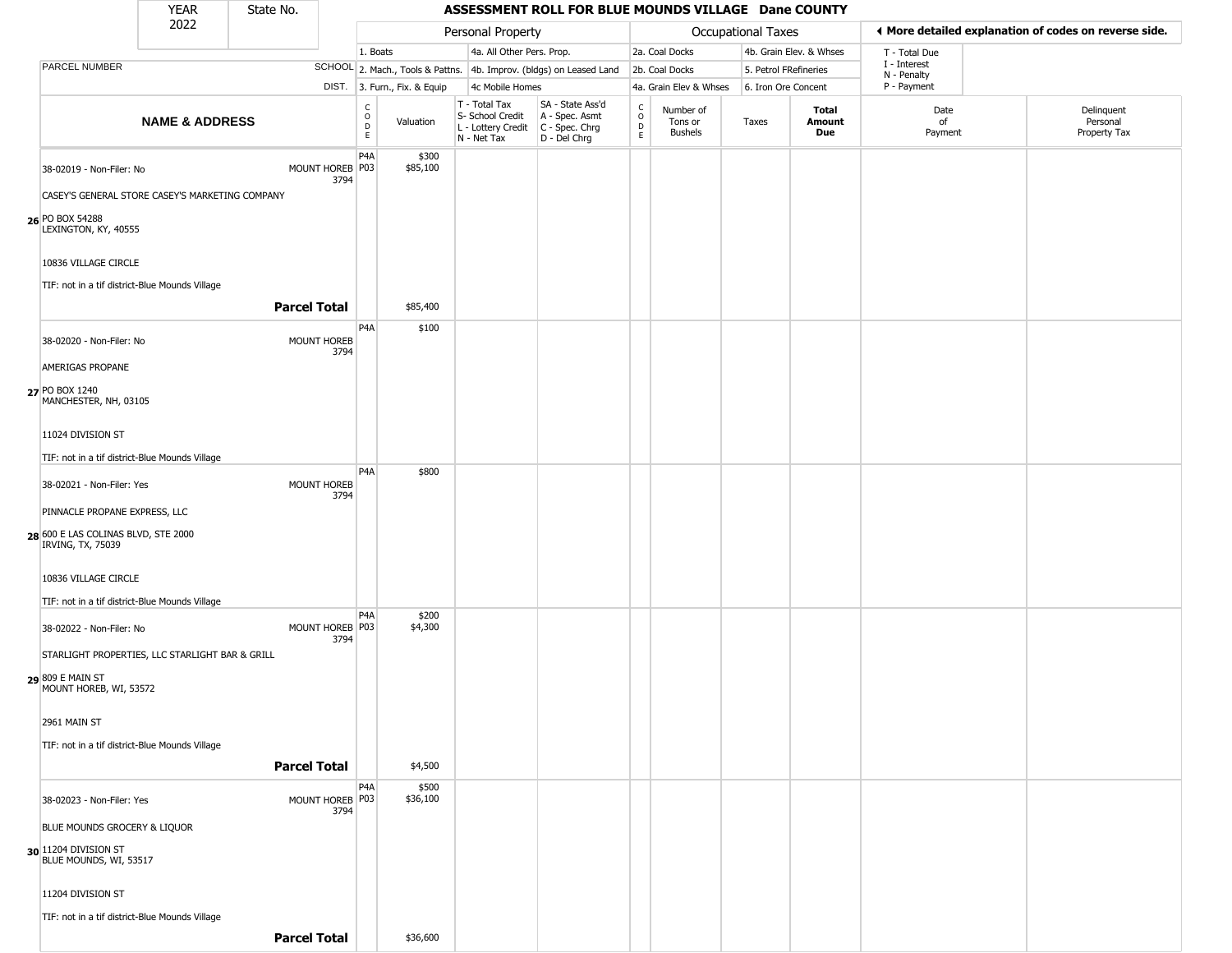|                                                                                                                                                                                    | <b>YEAR</b>               | State No.     |             |             |                        |                                                                        | ASSESSMENT ROLL FOR BLUE MOUNDS VILLAGE Dane COUNTY                    |                                    |                                        |                    |                         |                             |                                                       |
|------------------------------------------------------------------------------------------------------------------------------------------------------------------------------------|---------------------------|---------------|-------------|-------------|------------------------|------------------------------------------------------------------------|------------------------------------------------------------------------|------------------------------------|----------------------------------------|--------------------|-------------------------|-----------------------------|-------------------------------------------------------|
|                                                                                                                                                                                    | 2022                      |               |             |             |                        | Personal Property                                                      |                                                                        |                                    |                                        | Occupational Taxes |                         |                             | ◀ More detailed explanation of codes on reverse side. |
|                                                                                                                                                                                    |                           |               |             |             | 1. Boats               | 4a. All Other Pers. Prop.                                              |                                                                        |                                    | 2a. Coal Docks                         |                    | 4b. Grain Elev. & Whses | T - Total Due               |                                                       |
| <b>PARCEL NUMBER</b>                                                                                                                                                               |                           |               |             |             |                        |                                                                        | SCHOOL 2. Mach., Tools & Pattns. 4b. Improv. (bldgs) on Leased Land    |                                    | 2b. Coal Docks                         |                    | 5. Petrol FRefineries   | I - Interest<br>N - Penalty |                                                       |
|                                                                                                                                                                                    |                           |               |             | DIST.       | 3. Furn., Fix. & Equip | 4c Mobile Homes                                                        |                                                                        |                                    | 4a. Grain Elev & Whses                 |                    | 6. Iron Ore Concent     | P - Payment                 |                                                       |
|                                                                                                                                                                                    | <b>NAME &amp; ADDRESS</b> |               |             |             | Valuation              | T - Total Tax<br>S- School Credit<br>L - Lottery Credit<br>N - Net Tax | SA - State Ass'd<br>A - Spec. Asmt<br>$C - Spec. Chrg$<br>D - Del Chrg | $\mathsf C$<br>$\overline{0}$<br>E | Number of<br>Tons or<br><b>Bushels</b> | Taxes              | Total<br>Amount<br>Due  | Date<br>nf<br>Payment       | Delinquent<br>Personal<br>Property Tax                |
| 38-02024 - Non-Filer: No<br>NUCO2 SUPPLY, LLC TAX DEPARTMENT<br>31 10 RIVERVIEW DR<br>DANBURY, CT, 06810<br>10836 Village Circle<br>TIF: not in a tif district-Blue Mounds Village |                           |               | MOUNT HOREB | P03<br>3794 | \$400                  |                                                                        |                                                                        |                                    |                                        |                    |                         |                             |                                                       |
| NO. OF PARCELS 31                                                                                                                                                                  |                           | <b>TOTALS</b> |             |             | 215,300.00             |                                                                        |                                                                        |                                    |                                        |                    |                         |                             |                                                       |